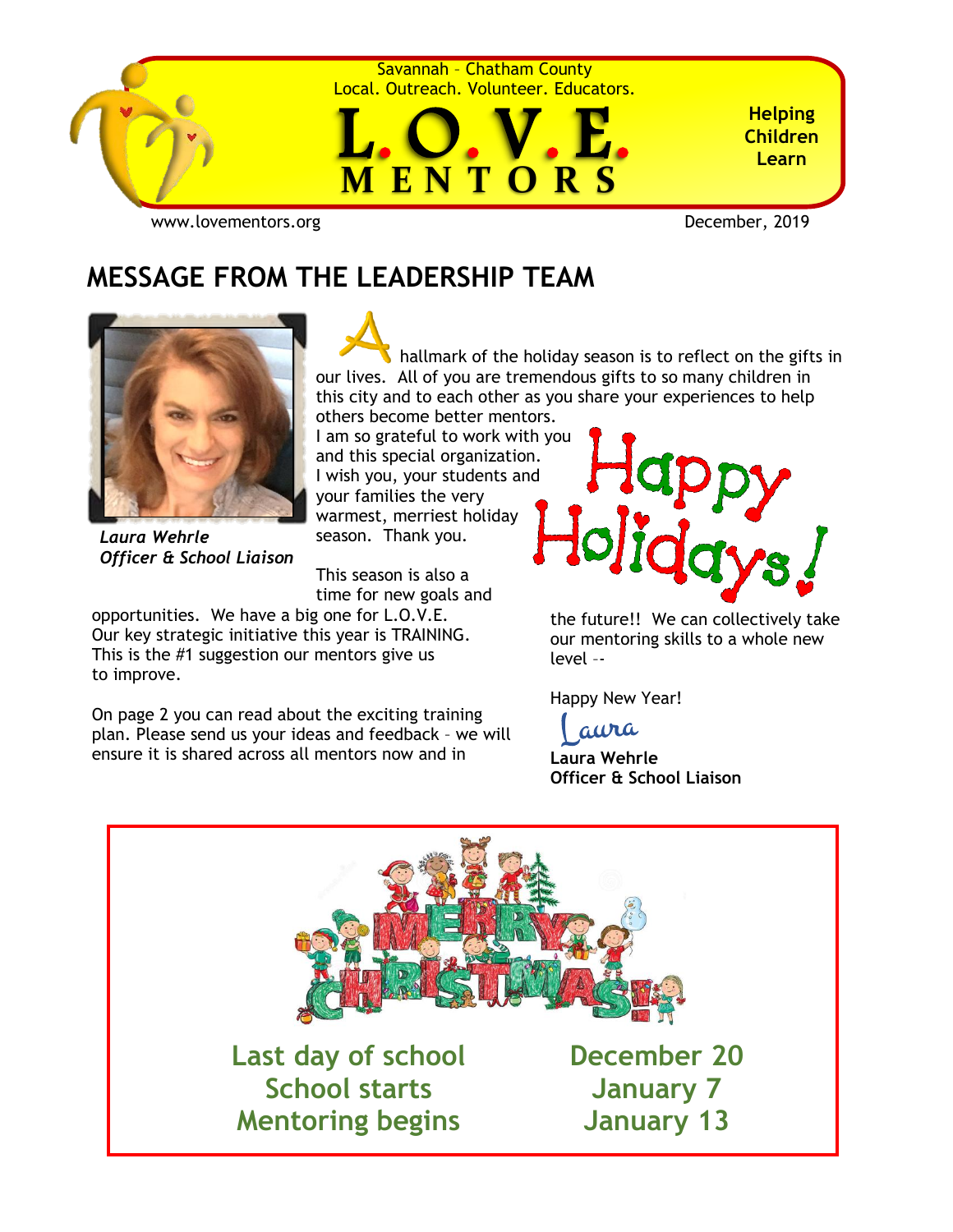#### **INTRODUCING OUR MENTOR TRAINING TEAM**

he Training Team is creating a perpetual repository of training material that will benefit our current mentors and all those to follow, selected from a variety of resources. We want to create a *dynamic library* of materials with regular new additions based upon *your* feedback and needs.

This evolving library of training tools will be in one place -- our L.O.V.E. Mentors website under "Mentor Tools" <https://www.lovementors.org/resources> . While this website is not yet complete, we wanted to share a preview to whet your appetite and to gather any feedback while we are still in development.

The materials that are in your L.O.V.E. Mentors binders can be found there in addition to:

- Training Newsletters (current and previous) which include a wealth of helpful tips,
- Links to video resources for helpful training ideas and full lessons that can be shared with your student,
- Links to written materials and exercises that may be beneficial on a given topic,
- Insights (written and video format) from L.O.V.E. Mentors eager to share their wealth of information from their own experiences,

The information above will be broken down for easy access by:

• Subject - Reading, Writing, Math, Science, History, and General (for

useful information supporting your overall mentoring experience),

- Applicable grade level,
- Specific topics (e.g. *How do I help a struggling reader?*) to allow our mentors to quickly find the materials to respond to the needs of their student,

Your feedback to the materials will help identify the topics we need to address. On the website, you will be able to provide us with an indication of whether the materials were useful, or not, so we can pull from the most effective and impactful sources. You will also be able to help us prioritize the evolution of our training tools by informing us where there may be gaps in our materials -- all with a click of a button on the new website.



With your help we will continue to build a robust catalog of resources to help enhance your engagements with your students. If there are any other ideas or information about L.O.V.E. Mentors Training, please don't hesitate to reach out to us at [lovementorsinc.training@gmail.com.](mailto:lovementorsinc.training@gmail.com)

Thank you!

Susan O'Connor Horne, Catherine Ruhl, and Samantha Lambert



# **TIPS FOR MENTORS**

It of our schools have a special  $L.O.V.E.$  area where we have a wide array of supplies for mentors to use. These include books for all level of readers, flash cards, dice, word games, phonics books, pencils and crayons. These are items that you can use to make your sessions more interesting and appealing to a fidgety student.

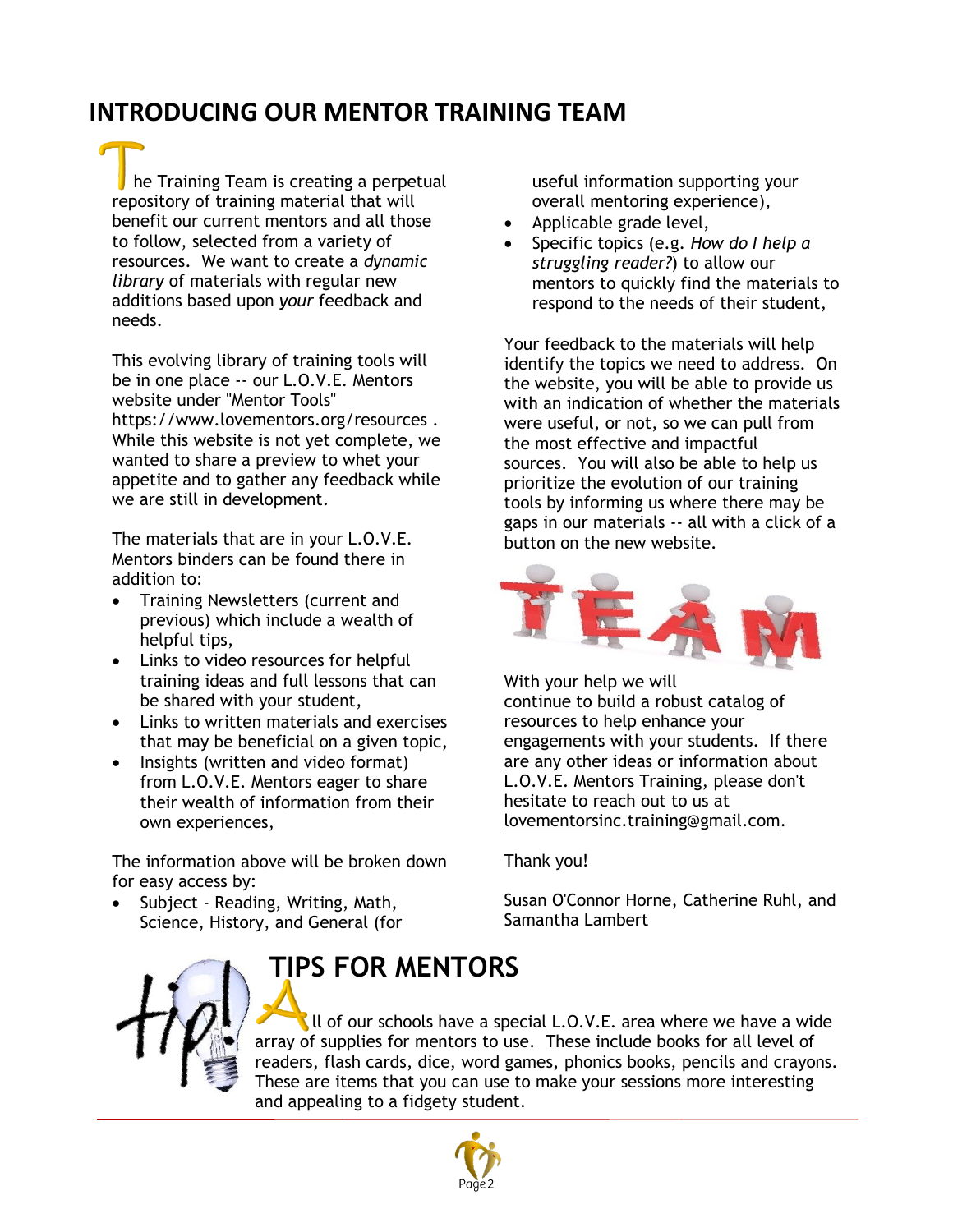# **BOOK FAIR FEATURES SPEAKER MELISSA EVANS**

**Title I Family and Community Relations Specialist at Juliette Gordon Low Elementary**

 elissa Evans shared her insight into the Title I students that we serve. She told us the most important thing we can do is encourage the children to read. Studies show that students who read 20 minutes a day, read 1,800,000 words in a year and score at the 90% level in tests. Students who read 1 minute a day, read only 8,000 words in a year and score at the 10% level.

She gave mentors many useful suggestions as to how they might help their students.

• Encourage students to read different types of materials to pique their interest. Try non-fiction, graphic novels, newspapers, magazines, even just picture books they can talk about.



*Melissa Evans Book Fair Speaker*

- Show them how reading can be enjoyed. Tell them about the books you are reading, your book club, books you read to your own children.
- Ask them questions about a book that makes them think about different ways the story might change. What if the main character was someone else? What if the story happened in a different place? What different ending would they suggest?
- Focus on comprehension, not just fluency. Many students seem to read very well, but actually don't understand what they are reading and don't know the meaning of the words. Ask them questions to foster comprehension.
- Use the "5 finger rule." Open a book in the middle and ask the child to read a page. Every time they see a word they don't know they hold up a finger. If they hold up 1 or 2 fingers, the book is too easy for them. If they hold up 5 fingers, the book is too hard. If they hold up 3 to 4 fingers, the book is about right.
- Write letters back and forth with your student.
- Play word games.



Many thanks to Ginny Pierce who once again provided all the mentors with a wide selection of books they could choose for their students.

#### **L.O.V.E. NEEDS MORE MENTORS INFORMATION & ORIENTATION MEETING ● JANUARY 13 at 4:00 p.m. at SIUMC**

 entors have made a great difference to the success of the students we work with. That is why the schools have asked for more L.O.V.E. mentors. Several schools have created "student waiting lists" for students who need mentors. Help us help them! If you know someone who might be interested in becoming a mentor, please ask them to join you. They are welcome to accompany you on one of your mentoring sessions to see how the process works and can find a lot of information on our website. Encourage them to attend the information and orientation meeting Monday, January 13, 4 o'clock at the Skidaway Island United Methodist Church.